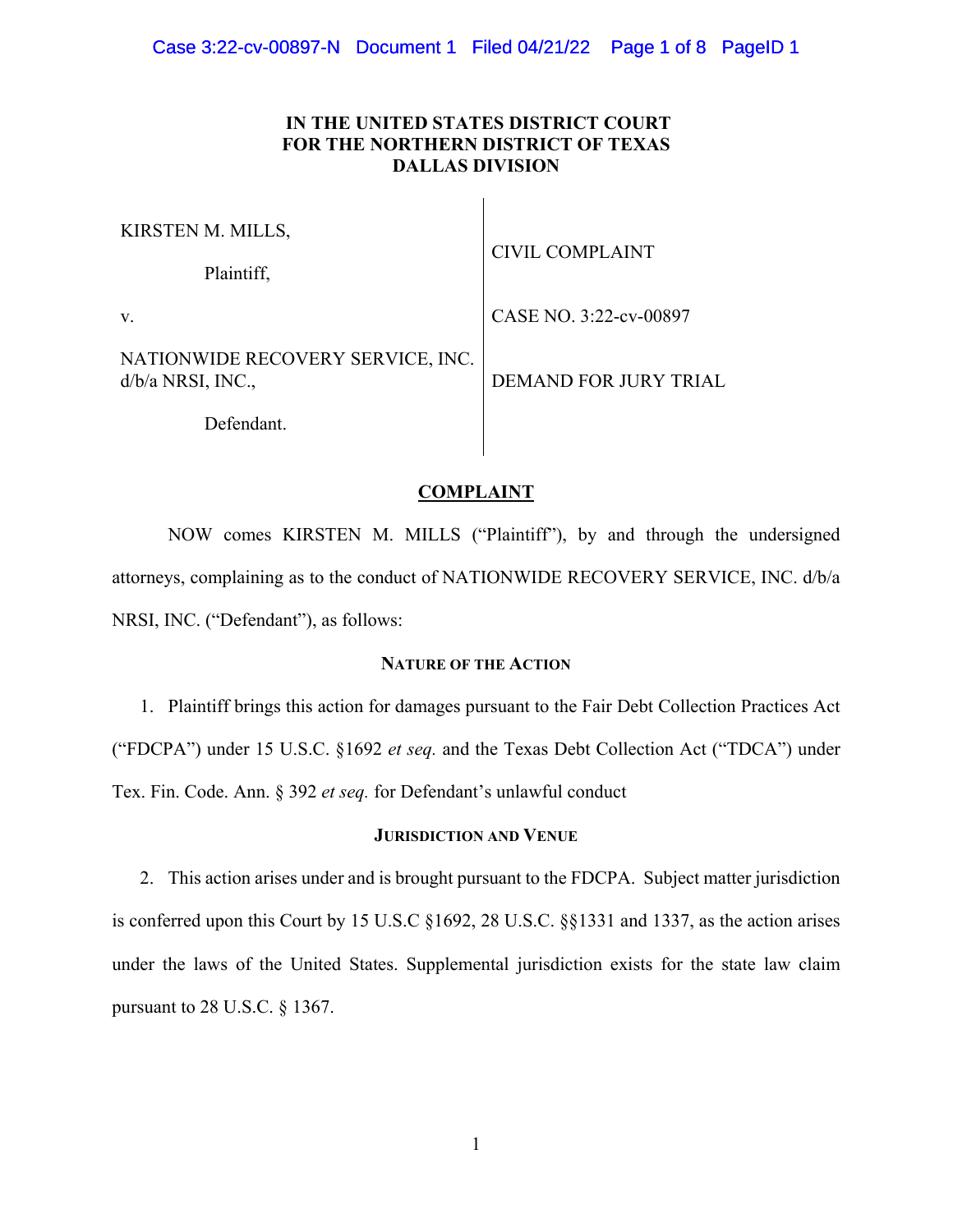### Case 3:22-cv-00897-N Document 1 Filed 04/21/22 Page 2 of 8 PageID 2

3. Venue is proper in this Court pursuant to 28 U.S.C. §1391 as Defendant conduct business in the Northern District of Texas and a substantial portion of the events or omissions giving rise to the claims occurred within the Northern District of Texas.

## **PARTIES**

4. Plaintiff is a consumer over the age of 18 residing in the Northern District of Texas.

5. Defendant is a third party debt collector specializing in the collection of healthcare-related consumer obligations. Defendant is a corporation organized under the laws of the state of Georgia with its principal place of business located at 5655 Peacthree Parkway, Suite 211, Norcross, Georgia.

6. Defendant acted through its agents, employees, officers, members, directors, heirs, successors, assigns, principals, trustee, sureties, subrogees, representatives and insurers at all times relevant to this instant action.

## **FACTS SUPPORTING CAUSES OF ACTION**

7. This actions stems from Defendant's attempts to collect upon a purportedly defaulted medical debt ("subject debt") said to be owed by Plaintiff.

8. Upon information and belief, after Plaintiff's purported default on the subject debt, the subject debt was charged off and placed with Defendant for collection purposes.

9. On or about April 4, 2022, Defendant sent Plaintiff a collection letter attempting to collect upon the subject debt.

10. This collection letter was the first written communication Plaintiff received from Defendant in connection with the subject debt.

11. The collection letter represents that the "Balance Due" on the subject debt totaled \$1,940.00.

2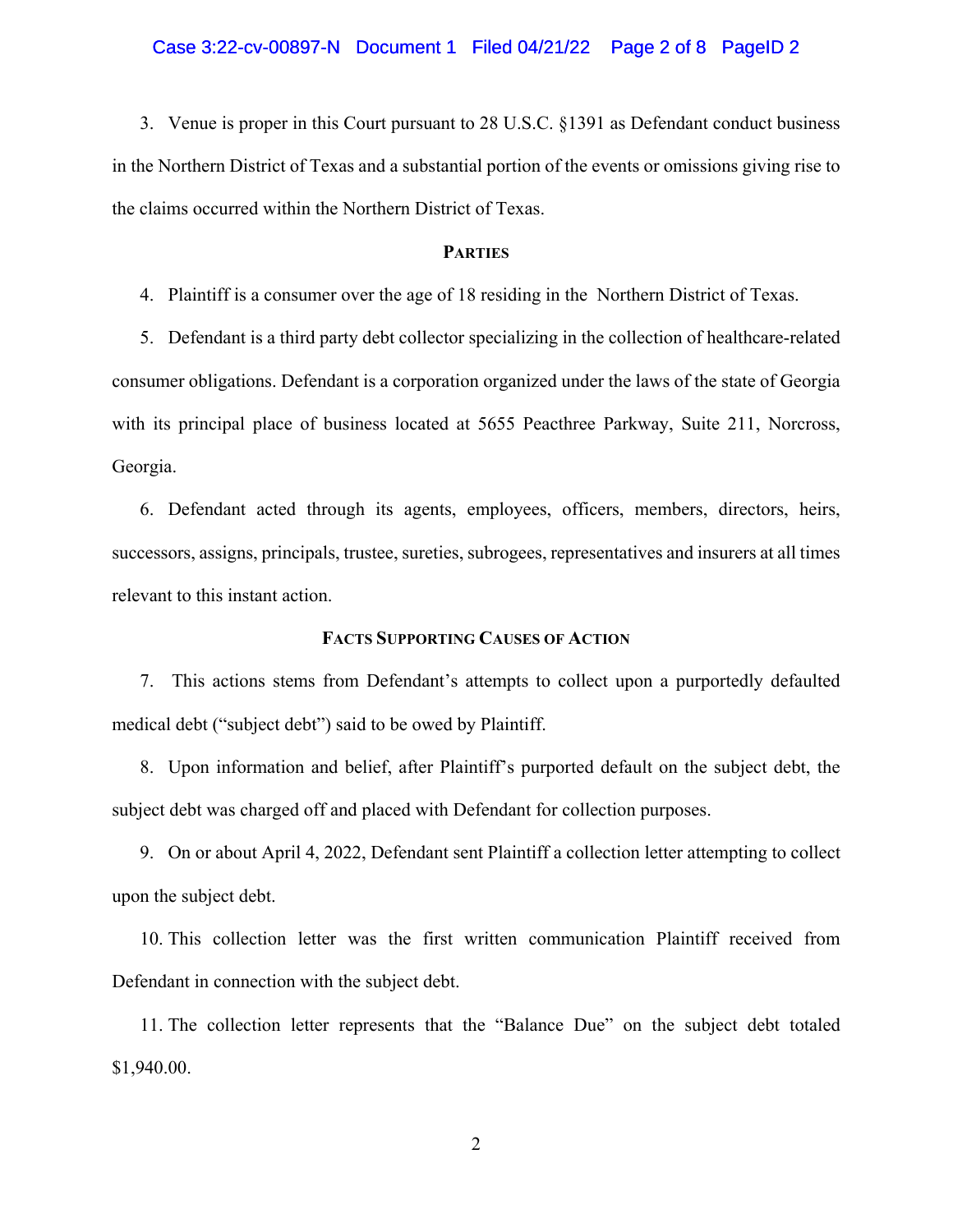## Case 3:22-cv-00897-N Document 1 Filed 04/21/22 Page 3 of 8 PageID 3

12. The collection letter further directed Plaintiff to the reverse side of the collection for an "ITEMIZATION" of the subject debt.

13. This itemization, rather than explaining any discrete portions of the subject debt, merely reiterated the "Balance Due" as totaling \$1,940.00, without providing any itemization of any amounts being collected separate and distinct from the principal of the subject debt.

14. However, Plaintiff was confused about the amount Defendant was attempting to collect, as she did not recall receiving any bill seeking that amount or otherwise being obligated to pay the amount Defendant was demanding in connection with the subject debt.

15. Plaintiff's ability to dispute any discrete portions of the subject debt were thus materially inhibited as a result of Defendant's conduct, as she was not provided sufficient information to be able to determine the full nature of the subject debt.

16. The regulations promulgated under the FDCPA clarify that debt collectors, in their initial communications with consumers, are required to itemize the debt in a manner that allows consumers the ability to determine whether the demand for payment includes charges or amounts additional to principal through either interest or other fees. *See* 12 C.F.R. 1006.34.

17. Defendant failed to do so, and its failure materially inhibited Plaintiff's concrete interests protected by the FDCPA.

18. Defendant patently failed to comply with the requirements of initial communications as outlined in Regulation F, and its failure illustrates its plain violations of law.

19. Confused and concerned by the nature of Defendant's collection letter, Plaintiff spoke with her attorneys regarding her rights, resulting in the accrual of expenses and expenditure of resources.

3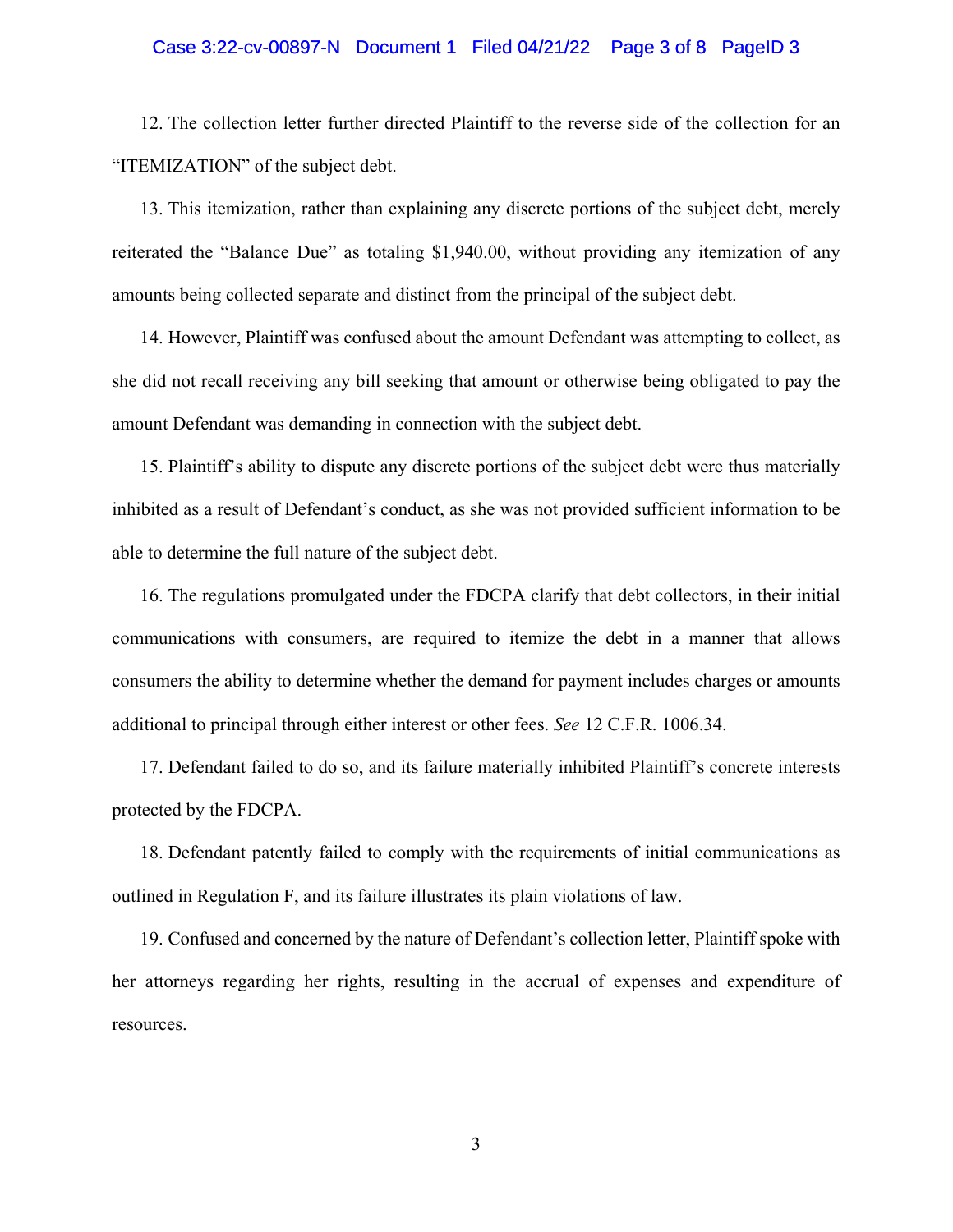## Case 3:22-cv-00897-N Document 1 Filed 04/21/22 Page 4 of 8 PageID 4

20. Plaintiff has suffered concrete harm as a result of Defendant's actions, including but not limited to expending time addressing and dealing with Defendant's confusing and misleading conduct, being deprived the ability to intelligently address the subject debt given Defendant's violations of law, and a violation of her state and federally protected interests to be provided clear and accurate information regarding the debt serving as the basis of Defendant's collection efforts.

# **COUNT I – VIOLATIONS OF THE FAIR DEBT COLLECTION PRACTICES ACT**

21. Plaintiff repeats and realleges paragraphs 1 through 20 as though fully set forth herein.

22. Plaintiff is a "consumer" as defined by 15 U.S.C. §1692a(3) of the FDCPA.

23. Defendant is a "debt collector" as defined by §1692a(6) of the FDCPA, because it regularly use the mail and/or the telephone to collect, or attempt to collect, delinquent consumer accounts.

24. Defendant identifies itself as a debt collectors, and is engaged in the business of collecting or attempting to collect, directly or indirectly, defaulted debts owed or due or asserted to be owed or due to others, and is further a business whose principal purpose is the collection of debts..

25. The subject consumer debt is a "debt" as defined by FDCPA §1692a(5) as it is alleged to have arisen out of a transaction due or asserted to be owed or due to another for personal, family, or household purposes.

### **a. Violations of FDCPA § 1692e**

26. The FDCPA, pursuant to 15 U.S.C. §1692e, prohibits a debt collector from using "any false, deceptive, or misleading representation or means in connection with the collection of any debt."

27. In addition, this section enumerates specific violations, such as:

"The false representation of . . . the character, amount, or legal status of any debt . . . . " 15 U.S.C.  $\{1692e(2)(A)\}$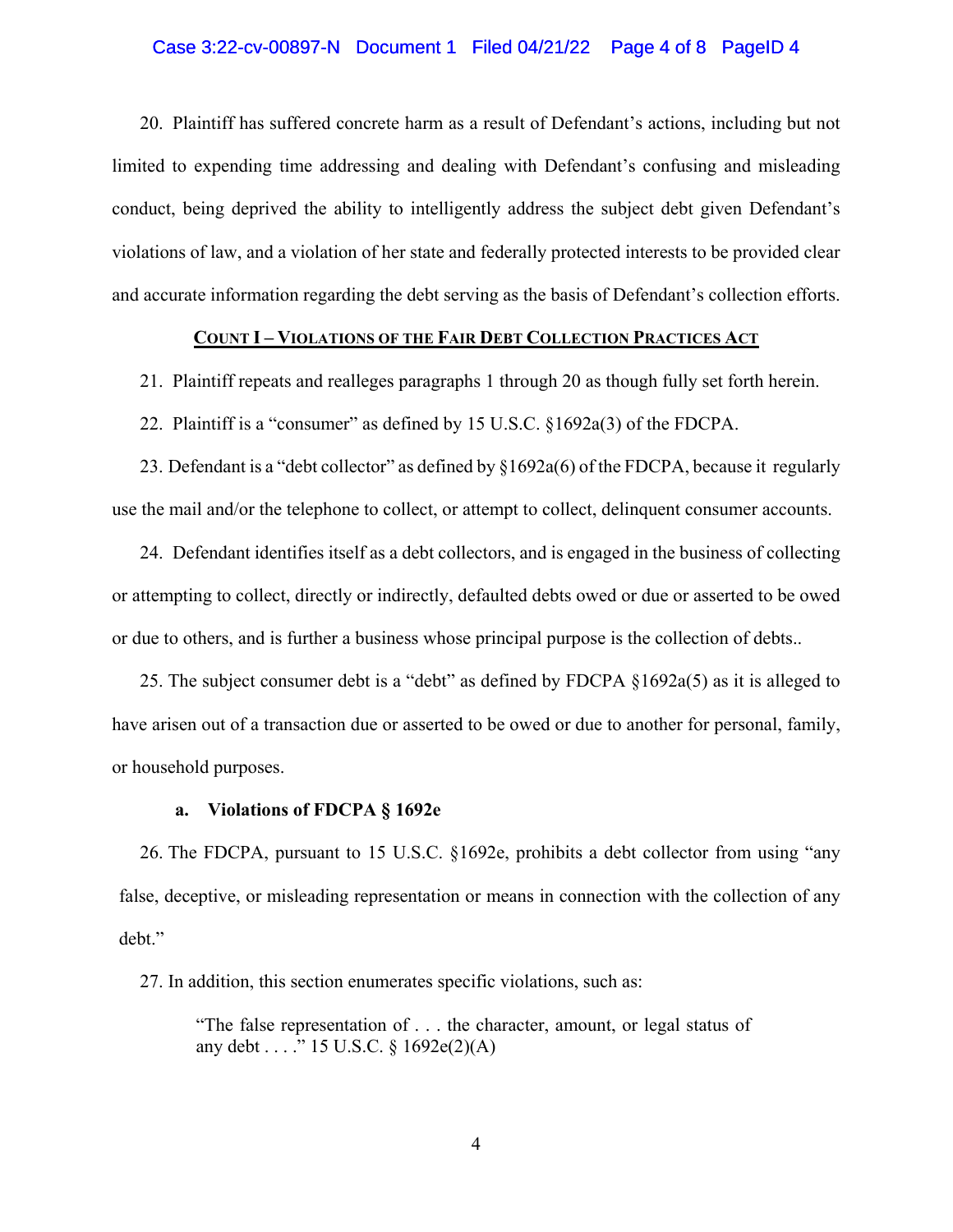"The use of any false representation or deceptive means to collect or attempt to collect any debt or to obtain information concerning a consumer." 15 U.S.C. §1692e(10).

28. Defendant violated  $\S$  1692e, e(2), and e(10) through its deceptive and misleading failure to itemize the subject debt. Defendant's conduct deceptively and misleadingly deprived Plaintiff of information which was substantively required to be provided to her. Defendant's failure in this regard represents a deceptive and misleading attempt to leave Plaintiff and consumers in the dark about the nature and extent of the obligations upon which Defendant seeks collection.

# **b. Violations of FDCPA § 1692g and 12 C.F.R. 1006.34**

29. The FDCPA, pursuant to 15 U.S.C. § 1692g(a), outlines various pieces of information that debt collectors must include in their initial communications with consumers. Regulation F, effective as of November 30, 2021, supplements § 1692g(a) with more explicit and detailed information that debt collectors *must* include in their initial communications in order to comply with the FDCPA and Regulation F. *See* 12 C.F.R. § 1006.34(c). Such information includes "the itemization date",  $\S$  1006.34(c)(vi), "the amount of the debt on the itemization date",  $\S$ 1006.34(vii), and "an itemization of the current amount of the debt reflecting interest, fees, payments, and credits since the itemization date." The "itemization date" required to be provided to consumers is one of 5 points in time: (1) the last statement date for a statement provided by the creditor,  $(2)$  the charge-off date,  $(3)$  the last payment date,  $(4)$  the transaction date, or  $(5)$  the judgment date. 12 C.F.R. § 1006.34(b)(3). Furthermore, Regulation F requires that the information provided in the initial communication be "clear and conspicuous" which means "readily understandable." 12 C.F.R. § 1006.34(b)(3).

30. Defendant violated § 1692g(a)(1) and 12 C.F.R. § 1006.34 through its failure to follow the relevant regulations regarding providing consumers an accurate and detailed description of the amount of a debt serving as the basis of its collection efforts. Defendant's collection letter patently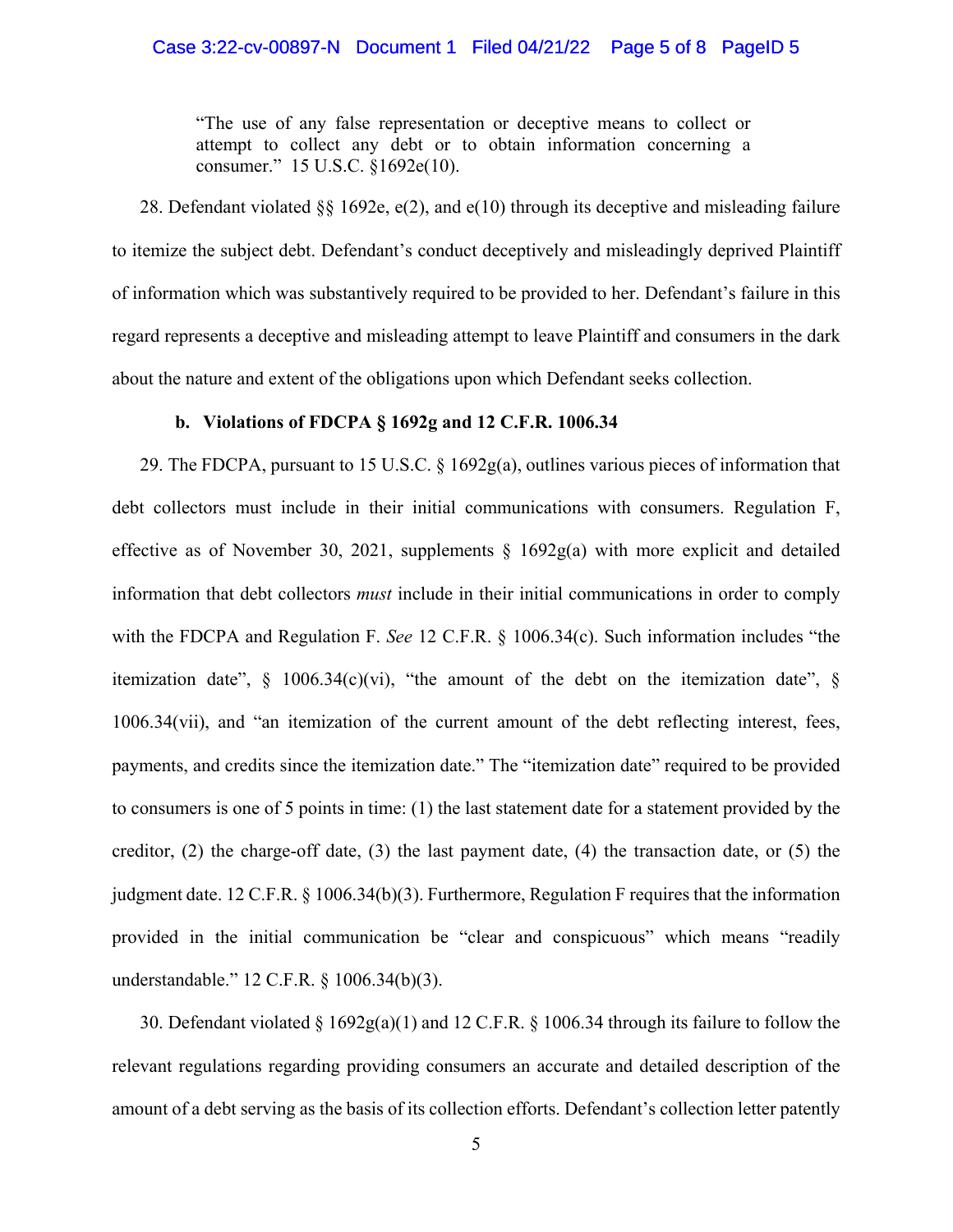## Case 3:22-cv-00897-N Document 1 Filed 04/21/22 Page 6 of 8 PageID 6

fails to provide any required itemization of the subject debt. Defendant's failure deprived Plaintiff of substantive information which in turn materially inhibited Plaintiff's ability to chart an intelligent course of conduct in response to Defendant's collection efforts. Furthermore, Defendant's articulation of the subject debt fails to provide Plaintiff with any of the 5 required dates from which an itemization must be provided.. Despite the clear availability of model letters designed to ensure compliance with the new regulations, Defendant's collection letter fails to consider the extent of information now-required to be provided consumers.

WHEREFORE, Plaintiff, KIRSTEN M. MILLS, respectfully requests that this Honorable Court enter judgment in her favor as follows:

- a. Declaring that the practices complained of herein are unlawful and violate the aforementioned bodies of law;
- b. Awarding Plaintiff statutory damages of \$1,000.00 as provided under 15 U.S.C.  $§1692k(a)(2)(A);$
- c. Awarding Plaintiff actual damages, in an amount to be determined at trial, as provided under 15 U.S.C. §1692k(a)(1);
- d. Awarding Plaintiff costs and reasonable attorney fees as provided under 15 U.S.C.  $§1692k(a)(3);$  and
- e. Awarding any other relief as this Honorable Court deems just and appropriate.

# **COUNT II – VIOLATIONS OF THE TEXAS DEBT COLLECTION ACT**

- 31. Plaintiff restates and realleges paragraphs 1 through 30 as though fully set forth herein.
- 32. Plaintiff is a "consumer" as defined by Tex. Fin. Code Ann. § 392.001(1).
- 33. Defendant is a "debt collector" and "third party debt collector" as defined by Tex. Fin.

Code Ann. § 392.001(6) and (7).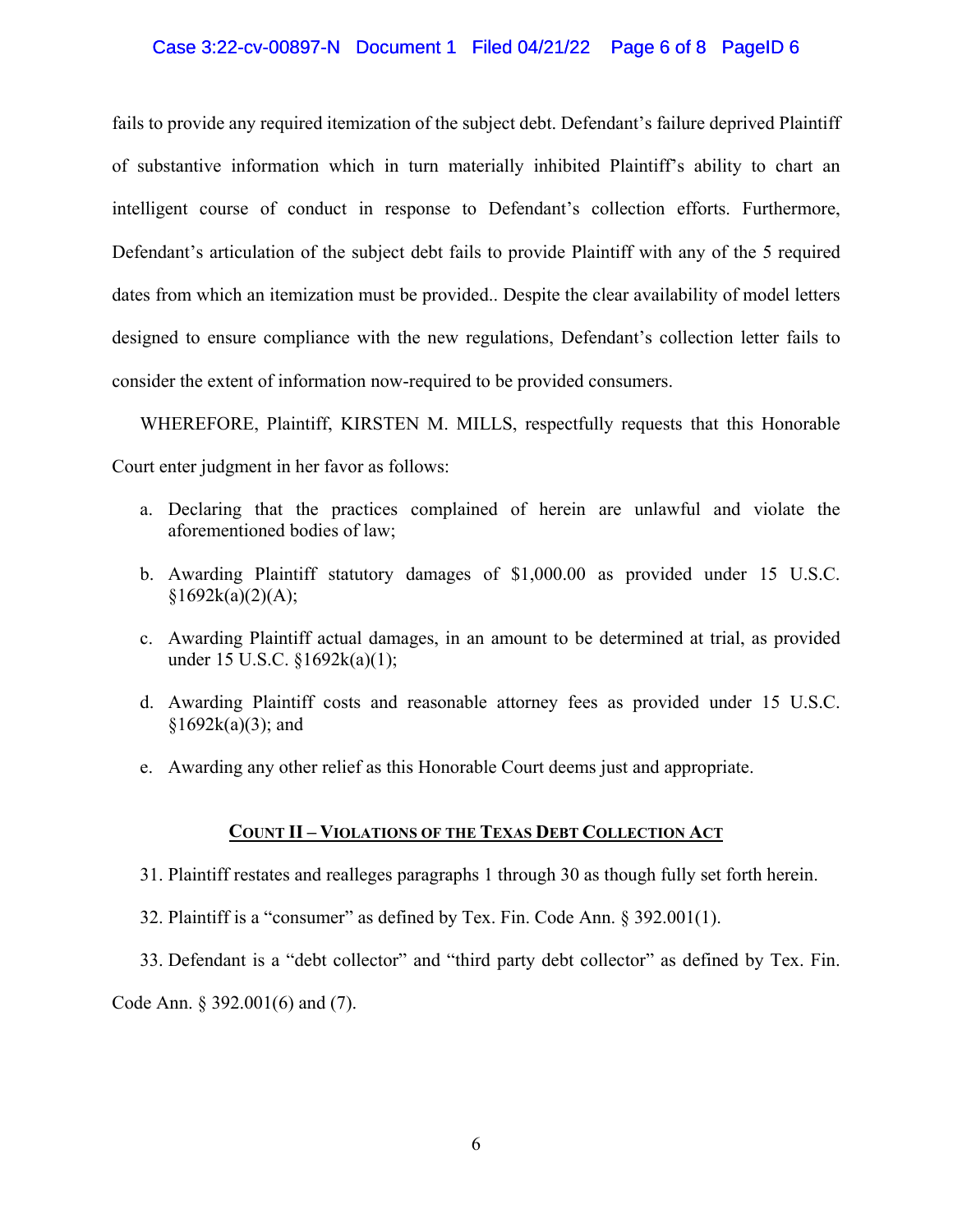# Case 3:22-cv-00897-N Document 1 Filed 04/21/22 Page 7 of 8 PageID 7

34. The subject debt is a "consumer debt" as defined by Tex. Fin. Code Ann. § 392.001(2) as it is an obligation, or alleged obligation, arising from a transaction for personal, family, or household purposes.

## **a. Violations of TDCA § 392.304**

35. The TDCA, pursuant to Tex. Fin. Code Ann. § 392.304(8), prohibits a debt collector from "misrepresenting the character, extent, or amount of a consumer debt . . ." The TDCA, under Tex. Fin. Code Ann. § 392.304(19), further prohibits a debt collector from "using any other false representation or deceptive means to collect a debt . . . ."

36. Defendant violated the above referenced provisions of the TDCA in much the same way it violated § 1692e *et seq.* as outlined above.

WHEREFORE, Plaintiff, KIRSTEN M. MILLS, respectfully requests that this Honorable Court enter judgment in her favor as follows:

- a. Declaring that the practices complained of herein are unlawful and violate the aforementioned statutes and regulations;
- b. Entitling Plaintiff to injunctive relief pursuant to Tex. Fin. Code Ann.  $\S 392.403(a)(1)$ .
- c. Awarding Plaintiff actual damages, pursuant to Tex. Fin. Code Ann. § 392.403(a)(2).
- d. Awarding Plaintiff punitive damages, in an amount to be determined at trial, for the underlying violations;
- e. Awarding Plaintiff costs and reasonable attorney fees, pursuant to Tex. Fin. Code Ann. § 392.403(b);
- f. Awarding any other relief as this Honorable Court deems just and appropriate.

Dated: April 21, 2022 Respectfully submitted,

s/ Nathan C. Volheim s/Eric D. Coleman Nathan C. Volheim, Esq. #6302103 Eric D. Coleman, Esq. #6326734 Counsel for Plaintiff Counsel for Plaintiff Admitted in the Northern District of Texas Admitted in the Northern District of Texas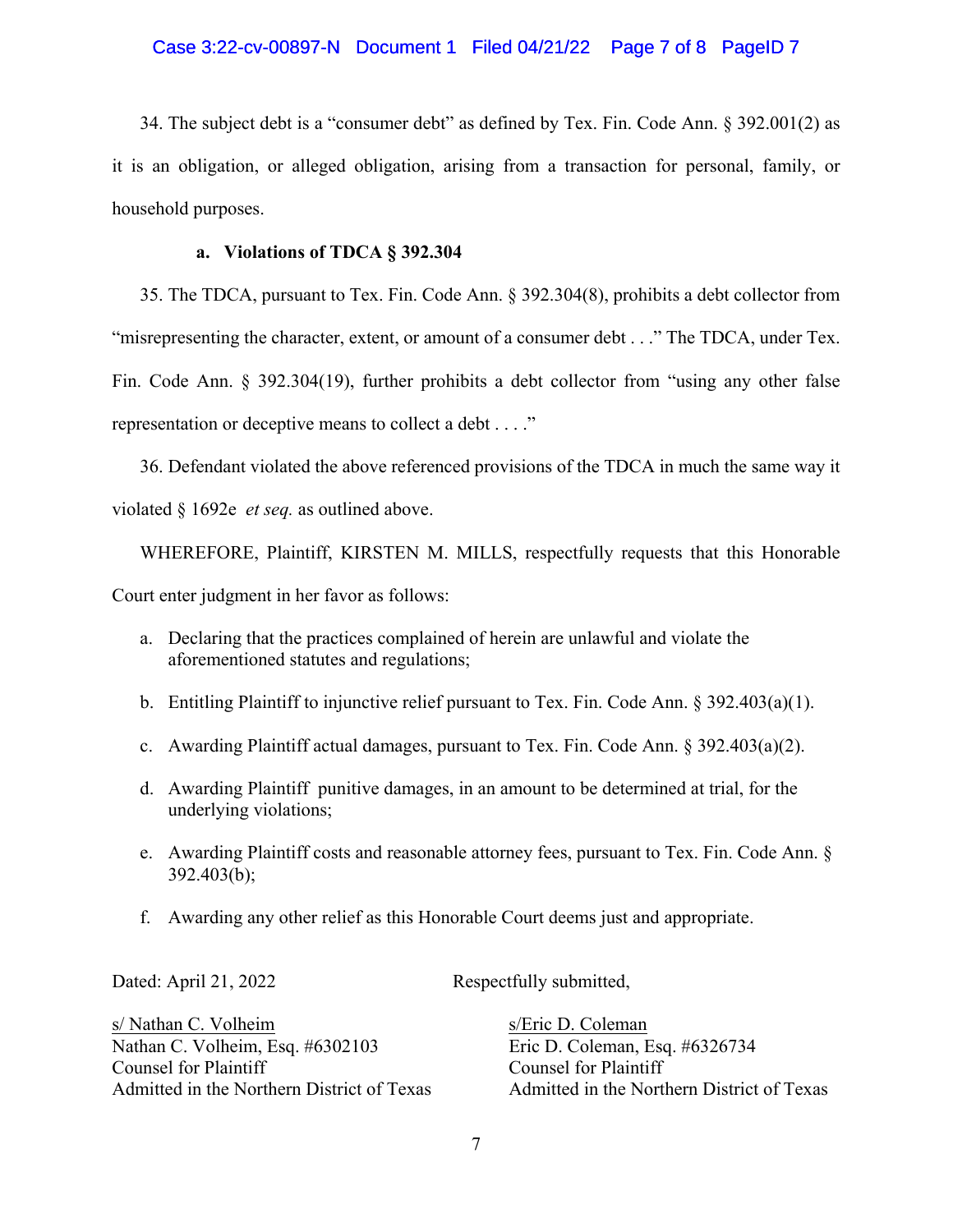Sulaiman Law Group, Ltd. Sulaiman Law Group, Ltd. 2500 South Highland Ave., Suite 200 2500 South Highland Ave., Suite 200 Lombard, Illinois 60148 Lombard, Illinois 60148 (630) 568-3056 (phone) (331) 307-7648 (phone)<br>
(630) 575-8188 (fax) (630) 575-8188 (fax) nvolheim@sulaimanlaw.com ecoleman@sulaimanlaw.com

s/ Alejandro E. Figueroa Alejandro E. Figueroa, Esq. # 6323891 Counsel for Plaintiff Admitted in the Northern District of Texas Sulaiman Law Group, Ltd. 2500 South Highland Ave., Suite 200 Lombard, Illinois (630) 575-8181, ext. 120 (phone)  $(630)$  575-8188 (fax) alejandrof@sulaimanlaw.com

 $(630)$  575-8188 (fax)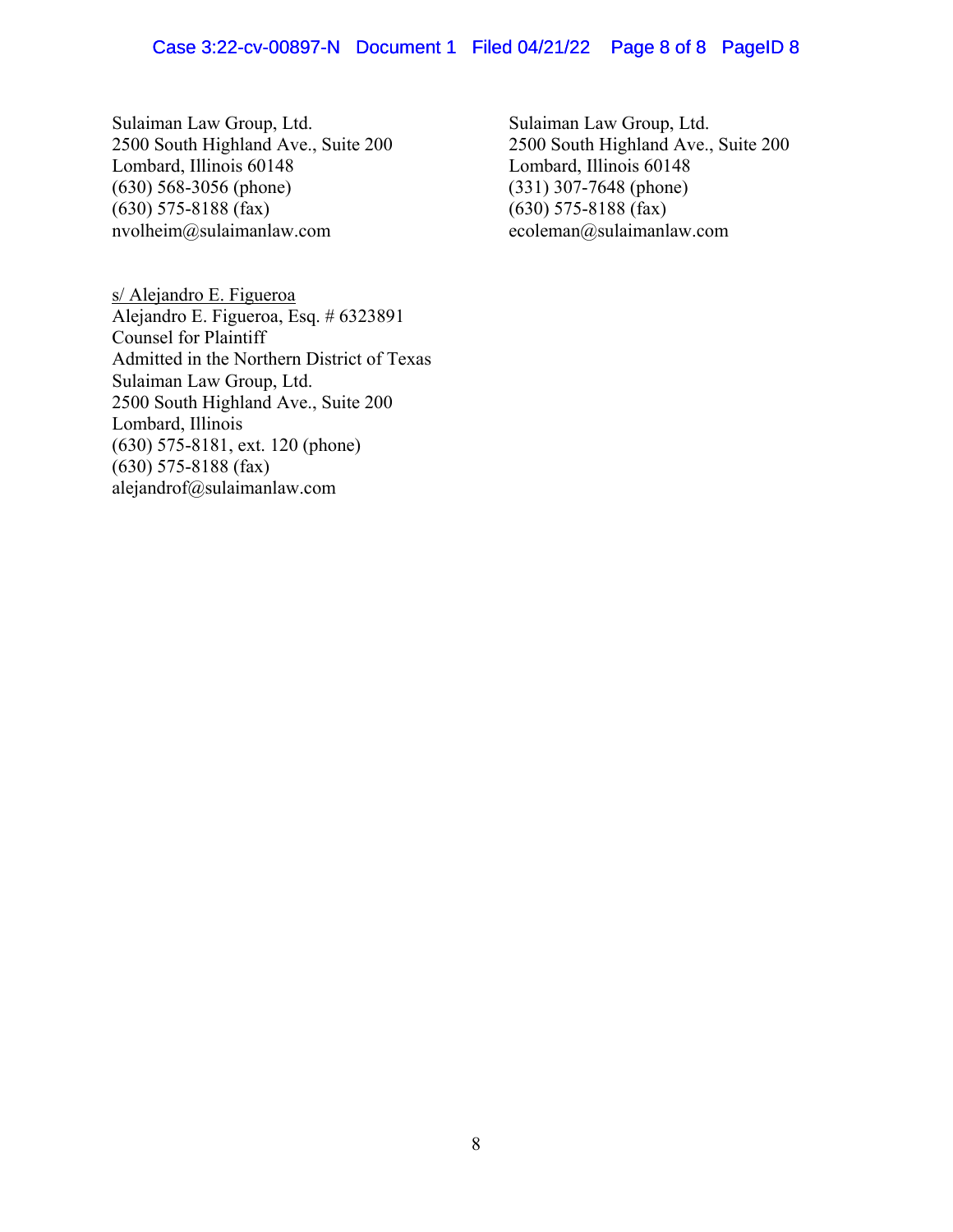| JS 44 (Rev. 10/20) - TXND (10/20)                                                                                                                                                                                                                                                                                                                                                                                                                                                                                                                                     |                                                                                                                                                                                                                                                                                                                                                                                                                                                                                                                          |                                                                                                                                                                                                                                                                                                                                                                                                                                                                                                                                            | <b>CIVIL COVER SHEET</b>                                                                                                                                                                                                                                                                                                                                                |                                                                                                                                                                                                                                                                                                                                                                                                                                                                  |                                                                                                                                                                                                                                                                                                                                                                                                                                                                                                                                                                                                                     |  |  |
|-----------------------------------------------------------------------------------------------------------------------------------------------------------------------------------------------------------------------------------------------------------------------------------------------------------------------------------------------------------------------------------------------------------------------------------------------------------------------------------------------------------------------------------------------------------------------|--------------------------------------------------------------------------------------------------------------------------------------------------------------------------------------------------------------------------------------------------------------------------------------------------------------------------------------------------------------------------------------------------------------------------------------------------------------------------------------------------------------------------|--------------------------------------------------------------------------------------------------------------------------------------------------------------------------------------------------------------------------------------------------------------------------------------------------------------------------------------------------------------------------------------------------------------------------------------------------------------------------------------------------------------------------------------------|-------------------------------------------------------------------------------------------------------------------------------------------------------------------------------------------------------------------------------------------------------------------------------------------------------------------------------------------------------------------------|------------------------------------------------------------------------------------------------------------------------------------------------------------------------------------------------------------------------------------------------------------------------------------------------------------------------------------------------------------------------------------------------------------------------------------------------------------------|---------------------------------------------------------------------------------------------------------------------------------------------------------------------------------------------------------------------------------------------------------------------------------------------------------------------------------------------------------------------------------------------------------------------------------------------------------------------------------------------------------------------------------------------------------------------------------------------------------------------|--|--|
|                                                                                                                                                                                                                                                                                                                                                                                                                                                                                                                                                                       |                                                                                                                                                                                                                                                                                                                                                                                                                                                                                                                          |                                                                                                                                                                                                                                                                                                                                                                                                                                                                                                                                            |                                                                                                                                                                                                                                                                                                                                                                         | The JS 44 civil cover sheet and the information contained herein neither replace nor supplement the filing and service of pleadings or other papers as required by law, except as<br>provided by local rules of court. This form, approved by the Judicial Conference of the United States in September 1974, is required for the use of the Clerk of Court for the                                                                                              |                                                                                                                                                                                                                                                                                                                                                                                                                                                                                                                                                                                                                     |  |  |
| I. (a) PLAINTIFFS                                                                                                                                                                                                                                                                                                                                                                                                                                                                                                                                                     | purpose of initiating the civil docket sheet. (SEE INSTRUCTIONS ON NEXT PAGE OF THIS FORM.)                                                                                                                                                                                                                                                                                                                                                                                                                              |                                                                                                                                                                                                                                                                                                                                                                                                                                                                                                                                            |                                                                                                                                                                                                                                                                                                                                                                         | <b>DEFENDANTS</b>                                                                                                                                                                                                                                                                                                                                                                                                                                                |                                                                                                                                                                                                                                                                                                                                                                                                                                                                                                                                                                                                                     |  |  |
|                                                                                                                                                                                                                                                                                                                                                                                                                                                                                                                                                                       | KIRSTEN M. MILLS                                                                                                                                                                                                                                                                                                                                                                                                                                                                                                         |                                                                                                                                                                                                                                                                                                                                                                                                                                                                                                                                            |                                                                                                                                                                                                                                                                                                                                                                         | NATIONWIDE RECOVERY SERVICE, INC. d/b/a NRSI, INC.                                                                                                                                                                                                                                                                                                                                                                                                               |                                                                                                                                                                                                                                                                                                                                                                                                                                                                                                                                                                                                                     |  |  |
|                                                                                                                                                                                                                                                                                                                                                                                                                                                                                                                                                                       |                                                                                                                                                                                                                                                                                                                                                                                                                                                                                                                          |                                                                                                                                                                                                                                                                                                                                                                                                                                                                                                                                            |                                                                                                                                                                                                                                                                                                                                                                         |                                                                                                                                                                                                                                                                                                                                                                                                                                                                  |                                                                                                                                                                                                                                                                                                                                                                                                                                                                                                                                                                                                                     |  |  |
| County of Residence of First Listed Plaintiff<br>(b)<br><b>Tarrant County</b><br>(EXCEPT IN U.S. PLAINTIFF CASES)                                                                                                                                                                                                                                                                                                                                                                                                                                                     |                                                                                                                                                                                                                                                                                                                                                                                                                                                                                                                          | County of Residence of First Listed Defendant<br>(IN U.S. PLAINTIFF CASES ONLY)                                                                                                                                                                                                                                                                                                                                                                                                                                                            |                                                                                                                                                                                                                                                                                                                                                                         |                                                                                                                                                                                                                                                                                                                                                                                                                                                                  |                                                                                                                                                                                                                                                                                                                                                                                                                                                                                                                                                                                                                     |  |  |
|                                                                                                                                                                                                                                                                                                                                                                                                                                                                                                                                                                       |                                                                                                                                                                                                                                                                                                                                                                                                                                                                                                                          |                                                                                                                                                                                                                                                                                                                                                                                                                                                                                                                                            | NOTE:                                                                                                                                                                                                                                                                                                                                                                   | IN LAND CONDEMNATION CASES, USE THE LOCATION OF<br>THE TRACT OF LAND INVOLVED.                                                                                                                                                                                                                                                                                                                                                                                   |                                                                                                                                                                                                                                                                                                                                                                                                                                                                                                                                                                                                                     |  |  |
| (c)<br>Sulaiman Law Group, Ltd.<br>2500 South Highland Ave., Suite 200<br>Lombard, Illinois<br>$(630)$ 575-8181                                                                                                                                                                                                                                                                                                                                                                                                                                                       | Attorneys (Firm Name, Address, and Telephone Number)                                                                                                                                                                                                                                                                                                                                                                                                                                                                     |                                                                                                                                                                                                                                                                                                                                                                                                                                                                                                                                            | Attorneys (If Known)                                                                                                                                                                                                                                                                                                                                                    |                                                                                                                                                                                                                                                                                                                                                                                                                                                                  |                                                                                                                                                                                                                                                                                                                                                                                                                                                                                                                                                                                                                     |  |  |
| <b>II. BASIS OF JURISDICTION</b> (Place an "X" in One Box Only)                                                                                                                                                                                                                                                                                                                                                                                                                                                                                                       |                                                                                                                                                                                                                                                                                                                                                                                                                                                                                                                          |                                                                                                                                                                                                                                                                                                                                                                                                                                                                                                                                            |                                                                                                                                                                                                                                                                                                                                                                         | <b>III. CITIZENSHIP OF PRINCIPAL PARTIES</b> (Place an "X" in One Box for Plaintiff                                                                                                                                                                                                                                                                                                                                                                              |                                                                                                                                                                                                                                                                                                                                                                                                                                                                                                                                                                                                                     |  |  |
| U.S. Government<br>l 1<br>Plaintiff                                                                                                                                                                                                                                                                                                                                                                                                                                                                                                                                   | $\lfloor x \rfloor$ Federal Question<br>(U.S. Government Not a Party)                                                                                                                                                                                                                                                                                                                                                                                                                                                    |                                                                                                                                                                                                                                                                                                                                                                                                                                                                                                                                            | Citizen of This State                                                                                                                                                                                                                                                                                                                                                   | (For Diversity Cases Only)<br>and One Box for Defendant)<br><b>DEF</b><br><b>PTF</b><br><b>PTF</b><br>DEF<br>Incorporated or Principal Place<br>$\Delta$<br> 4<br>$\Box$<br>1<br>of Business In This State                                                                                                                                                                                                                                                       |                                                                                                                                                                                                                                                                                                                                                                                                                                                                                                                                                                                                                     |  |  |
| U.S. Government<br>12.<br>Defendant                                                                                                                                                                                                                                                                                                                                                                                                                                                                                                                                   | Diversity<br>$\overline{4}$<br>(Indicate Citizenship of Parties in Item III)                                                                                                                                                                                                                                                                                                                                                                                                                                             |                                                                                                                                                                                                                                                                                                                                                                                                                                                                                                                                            | Citizen of Another State                                                                                                                                                                                                                                                                                                                                                | Incorporated and Principal Place<br>$\frac{12}{2}$<br>2<br>of Business In Another State                                                                                                                                                                                                                                                                                                                                                                          | 5<br>$\overline{5}$                                                                                                                                                                                                                                                                                                                                                                                                                                                                                                                                                                                                 |  |  |
|                                                                                                                                                                                                                                                                                                                                                                                                                                                                                                                                                                       |                                                                                                                                                                                                                                                                                                                                                                                                                                                                                                                          |                                                                                                                                                                                                                                                                                                                                                                                                                                                                                                                                            | Citizen or Subject of a<br>Foreign Country                                                                                                                                                                                                                                                                                                                              | $\vert$ 3<br>3<br>Foreign Nation                                                                                                                                                                                                                                                                                                                                                                                                                                 | 6<br>$\frac{16}{2}$                                                                                                                                                                                                                                                                                                                                                                                                                                                                                                                                                                                                 |  |  |
| IV. NATURE OF SUIT (Place an "X" in One Box Only)<br><b>CONTRACT</b>                                                                                                                                                                                                                                                                                                                                                                                                                                                                                                  |                                                                                                                                                                                                                                                                                                                                                                                                                                                                                                                          | <b>TORTS</b>                                                                                                                                                                                                                                                                                                                                                                                                                                                                                                                               | <b>FORFEITURE/PENALTY</b>                                                                                                                                                                                                                                                                                                                                               | Click here for: Nature of Suit Code Descriptions.<br><b>BANKRUPTCY</b>                                                                                                                                                                                                                                                                                                                                                                                           | <b>OTHER STATUTES</b>                                                                                                                                                                                                                                                                                                                                                                                                                                                                                                                                                                                               |  |  |
| 110 Insurance                                                                                                                                                                                                                                                                                                                                                                                                                                                                                                                                                         | PERSONAL INJURY                                                                                                                                                                                                                                                                                                                                                                                                                                                                                                          | PERSONAL INJURY                                                                                                                                                                                                                                                                                                                                                                                                                                                                                                                            | 625 Drug Related Seizure                                                                                                                                                                                                                                                                                                                                                | 422 Appeal 28 USC 158                                                                                                                                                                                                                                                                                                                                                                                                                                            | 375 False Claims Act                                                                                                                                                                                                                                                                                                                                                                                                                                                                                                                                                                                                |  |  |
| 120 Marine<br>130 Miller Act<br>140 Negotiable Instrument<br>150 Recovery of Overpayment<br>& Enforcement of Judgment<br>151 Medicare Act<br>152 Recovery of Defaulted<br><b>Student Loans</b><br>(Excludes Veterans)<br>153 Recovery of Overpayment<br>of Veteran's Benefits<br>160 Stockholders' Suits<br>190 Other Contract<br>195 Contract Product Liability<br>196 Franchise<br><b>REAL PROPERTY</b><br>210 Land Condemnation<br>220 Foreclosure<br>230 Rent Lease & Ejectment<br>240 Torts to Land<br>245 Tort Product Liability<br>290 All Other Real Property | 310 Airplane<br>315 Airplane Product<br>Liability<br>320 Assault, Libel &<br>Slander<br>330 Federal Employers'<br>Liability<br>340 Marine<br>345 Marine Product<br>Liability<br>350 Motor Vehicle<br>355 Motor Vehicle<br>Product Liability<br>360 Other Personal<br>Injury<br>362 Personal Injury -<br>Medical Malpractice<br><b>CIVIL RIGHTS</b><br>440 Other Civil Rights<br>441 Voting<br>442 Employment<br>443 Housing/<br>Accommodations<br>445 Amer. w/Disabilities -<br>Employment<br>446 Amer. w/Disabilities - | 365 Personal Injury -<br>Product Liability<br>367 Health Care/<br>Pharmaceutical<br>Personal Injury<br>Product Liability<br>368 Asbestos Personal<br><b>Injury Product</b><br>Liability<br>PERSONAL PROPERTY<br>370 Other Fraud<br>371 Truth in Lending<br>380 Other Personal<br><b>Property Damage</b><br>385 Property Damage<br>Product Liability<br><b>PRISONER PETITIONS</b><br><b>Habeas Corpus:</b><br>463 Alien Detainee<br>510 Motions to Vacate<br>Sentence<br>530 General<br>535 Death Penalty<br>Other:<br>540 Mandamus & Other | of Property 21 USC 881<br>690 Other<br><b>LABOR</b><br>710 Fair Labor Standards<br>Act<br>720 Labor/Management<br>Relations<br>740 Railway Labor Act<br>751 Family and Medical<br>Leave Act<br>790 Other Labor Litigation<br>791 Employee Retirement<br>Income Security Act<br><b>IMMIGRATION</b><br>462 Naturalization Application<br>465 Other Immigration<br>Actions | 423 Withdrawal<br>28 USC 157<br><b>PROPERTY RIGHTS</b><br>820 Copyrights<br>830 Patent<br>835 Patent - Abbreviated<br>New Drug Application<br>840 Trademark<br>880 Defend Trade Secrets<br>Act of 2016<br><b>SOCIAL SECURITY</b><br>861 HIA (1395ff)<br>862 Black Lung (923)<br>863 DIWC/DIWW (405(g))<br>864 SSID Title XVI<br>865 RSI (405(g))<br><b>FEDERAL TAX SUITS</b><br>870 Taxes (U.S. Plaintiff<br>or Defendant)<br>871 IRS-Third Party<br>26 USC 7609 | 376 Qui Tam (31 USC<br>3729(a)<br>400 State Reapportionment<br>410 Antitrust<br>430 Banks and Banking<br>450 Commerce<br>460 Deportation<br>470 Racketeer Influenced and<br>Corrupt Organizations<br>480 Consumer Credit<br>(15 USC 1681 or 1692)<br>485 Telephone Consumer<br>Protection Act<br>490 Cable/Sat TV<br>850 Securities/Commodities/<br>Exchange<br>890 Other Statutory Actions<br>891 Agricultural Acts<br>893 Environmental Matters<br>895 Freedom of Information<br>Act<br>896 Arbitration<br>899 Administrative Procedure<br>Act/Review or Appeal of<br>Agency Decision<br>950 Constitutionality of |  |  |
| V. ORIGIN (Place an "X" in One Box Only)<br>Original<br>$\sqrt{x}$ <sup>1</sup><br>Proceeding                                                                                                                                                                                                                                                                                                                                                                                                                                                                         | Other<br>448 Education<br>$\Box$ 2 Removed from<br>3<br><b>State Court</b>                                                                                                                                                                                                                                                                                                                                                                                                                                               | 550 Civil Rights<br>555 Prison Condition<br>560 Civil Detainee -<br>Conditions of<br>Confinement<br>Remanded from<br>Appellate Court                                                                                                                                                                                                                                                                                                                                                                                                       | □ 4 Reinstated or<br>П<br>Reopened                                                                                                                                                                                                                                                                                                                                      | 5 Transferred from<br>6 Multidistrict<br>Another District<br>Litigation -<br>(specify)<br>Transfer                                                                                                                                                                                                                                                                                                                                                               | <b>State Statutes</b><br>$\Box$ 8 Multidistrict<br>Litigation -<br>Direct File                                                                                                                                                                                                                                                                                                                                                                                                                                                                                                                                      |  |  |
| VI. CAUSE OF ACTION                                                                                                                                                                                                                                                                                                                                                                                                                                                                                                                                                   | Brief description of cause:<br><b>Unlawful Debt Collection Practices</b>                                                                                                                                                                                                                                                                                                                                                                                                                                                 |                                                                                                                                                                                                                                                                                                                                                                                                                                                                                                                                            | Cite the U.S. Civil Statute under which you are filing (Do not cite jurisdictional statutes unless diversity):                                                                                                                                                                                                                                                          | Fair Debt Collection Practices Act ("FDCPA") pursuant to 15 U.S.C. §1692 et seq.                                                                                                                                                                                                                                                                                                                                                                                 |                                                                                                                                                                                                                                                                                                                                                                                                                                                                                                                                                                                                                     |  |  |
| VII. REQUESTED IN<br><b>COMPLAINT:</b>                                                                                                                                                                                                                                                                                                                                                                                                                                                                                                                                | UNDER RULE 23, F.R.Cv.P.                                                                                                                                                                                                                                                                                                                                                                                                                                                                                                 | CHECK IF THIS IS A CLASS ACTION                                                                                                                                                                                                                                                                                                                                                                                                                                                                                                            | <b>DEMAND \$</b>                                                                                                                                                                                                                                                                                                                                                        | <b>JURY DEMAND:</b>                                                                                                                                                                                                                                                                                                                                                                                                                                              | CHECK YES only if demanded in complaint:<br>$x$ Yes<br>$\Box$ No                                                                                                                                                                                                                                                                                                                                                                                                                                                                                                                                                    |  |  |
| VIII. RELATED CASE(S)<br><b>IF ANY</b>                                                                                                                                                                                                                                                                                                                                                                                                                                                                                                                                | (See instructions):                                                                                                                                                                                                                                                                                                                                                                                                                                                                                                      | <b>JUDGE</b>                                                                                                                                                                                                                                                                                                                                                                                                                                                                                                                               |                                                                                                                                                                                                                                                                                                                                                                         | DOCKET NUMBER                                                                                                                                                                                                                                                                                                                                                                                                                                                    |                                                                                                                                                                                                                                                                                                                                                                                                                                                                                                                                                                                                                     |  |  |
| <b>DATE</b><br>4/21/2022                                                                                                                                                                                                                                                                                                                                                                                                                                                                                                                                              |                                                                                                                                                                                                                                                                                                                                                                                                                                                                                                                          | SIGNATURE OF ATTORNEY OF RECORD<br>/s/Nathan C. Volheim                                                                                                                                                                                                                                                                                                                                                                                                                                                                                    |                                                                                                                                                                                                                                                                                                                                                                         |                                                                                                                                                                                                                                                                                                                                                                                                                                                                  |                                                                                                                                                                                                                                                                                                                                                                                                                                                                                                                                                                                                                     |  |  |
| <b>FOR OFFICE USE ONLY</b>                                                                                                                                                                                                                                                                                                                                                                                                                                                                                                                                            |                                                                                                                                                                                                                                                                                                                                                                                                                                                                                                                          |                                                                                                                                                                                                                                                                                                                                                                                                                                                                                                                                            |                                                                                                                                                                                                                                                                                                                                                                         |                                                                                                                                                                                                                                                                                                                                                                                                                                                                  |                                                                                                                                                                                                                                                                                                                                                                                                                                                                                                                                                                                                                     |  |  |
| RECEIPT#                                                                                                                                                                                                                                                                                                                                                                                                                                                                                                                                                              | <b>AMOUNT</b>                                                                                                                                                                                                                                                                                                                                                                                                                                                                                                            | <b>APPLYING IFP</b>                                                                                                                                                                                                                                                                                                                                                                                                                                                                                                                        | <b>JUDGE</b>                                                                                                                                                                                                                                                                                                                                                            | MAG. JUDGE                                                                                                                                                                                                                                                                                                                                                                                                                                                       |                                                                                                                                                                                                                                                                                                                                                                                                                                                                                                                                                                                                                     |  |  |